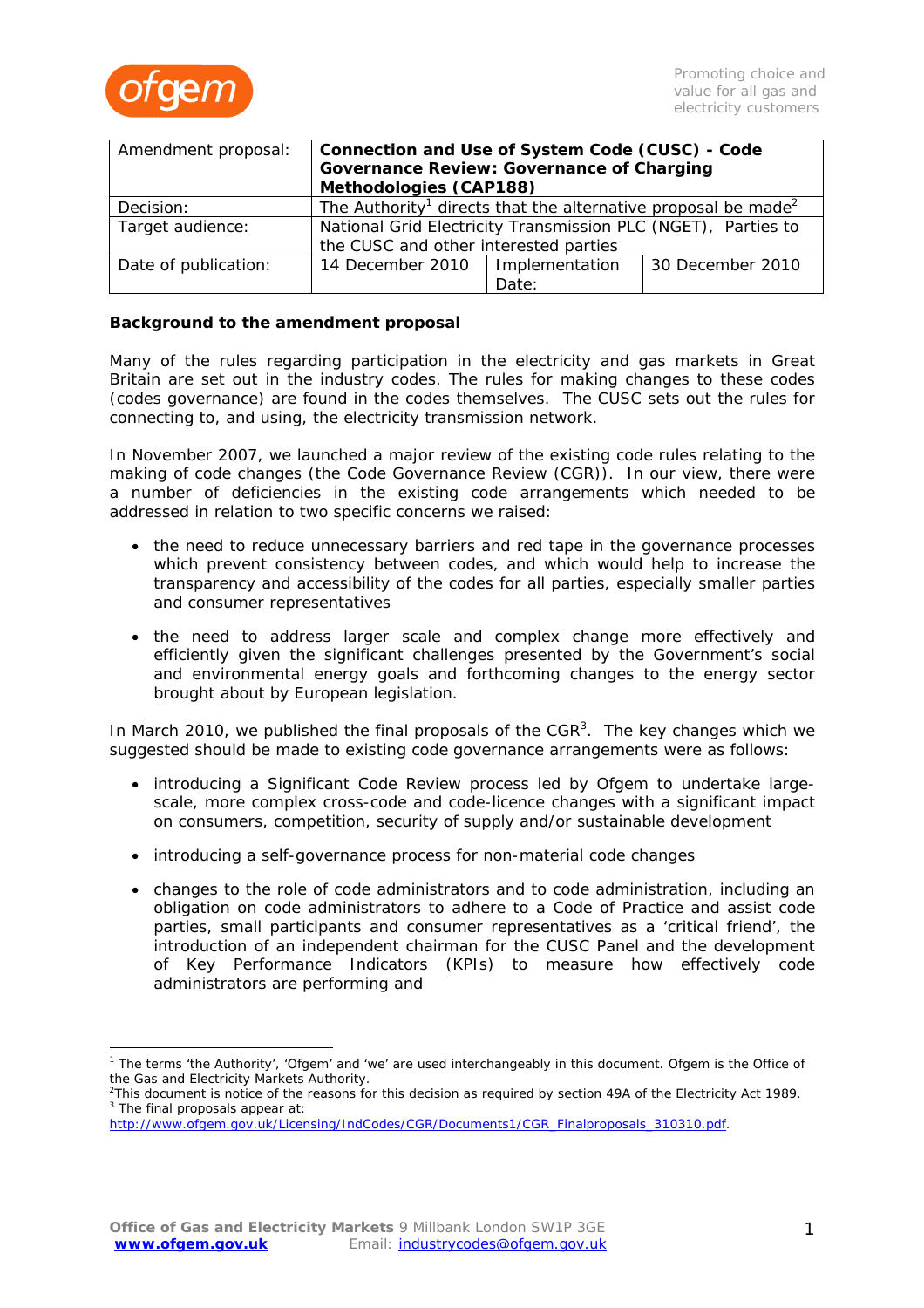• bringing the governance of network charging methodologies within the governance of the relevant industry codes.

We introduced licence changes to give effect to our final proposals. These licence changes were implemented in network licences on 5 July 2010 and will take effect on 31 December 2010. NGET raised CUSC amendment proposals $4$  to bring the CUSC into line with the licence changes applicable to the CUSC.

### **The amendment proposal**

The proposer (NGET) raised CAP188 in July 2010. The proposal would amend the CUSC in three ways:

- inserting a new section into the CUSC to incorporate the existing Statement of Use of System Charging Methodology and Statement of Connection Charging Methodology without amending the content of either document. Changes to the methodologies are currently governed outside of the CUSC and the process for making changes is set out in Standard Licence Conditions C5 and C6 of the electricity Transmission Licence. The proposal would allow changes made to the charging methodologies to be subject to the CUSC governance process;
- introducing a new category of 'materially affected' party into the CUSC, to be designated as such by the Authority, which would be allowed to raise changes to the charging methodologies by showing it was materially affected by either or both methodologies; and
- reflecting the existence of the Transmission Charging Methodologies Forum (TCMF) and allowing the CUSC Panel to adopt and change its terms of reference. The TCMF, chaired by NGET, would continue to act as an informal discussion forum for those wishing to raise issues regarding the charging methodologies.

During the assessment of CAP188, the working group sought further guidance on two issues through industry consultation:

- 1. Whether proposed changes affecting both the CUSC and the charging methodologies should be progressed as a single amendment proposal or as separate proposals because:
	- o the CUSC and charging methodologies have different relevant objectives
	- o different types of party could raise proposed changes to the CUSC or charging methodologies, e.g. materially affected parties would not be designated to raise changes to the CUSC.

NGET provided legal advice which indicated that the CGR licence changes did not exclude the raising of a single proposal but were not conclusive on this point.

2. Whether there should be a time limit for charging methodology change proposals to complete the CUSC amendments process to ensure they could be implemented on the following 1 April. The working group suggested a possible cut-off point of the last business day of the previous September for completing the CUSC amendment

<sup>4</sup> CAP183 through to CAP188 can be found on National Grid's website at: http://www.nationalgrid.com/uk/Electricity/Codes/systemcode/amendments/.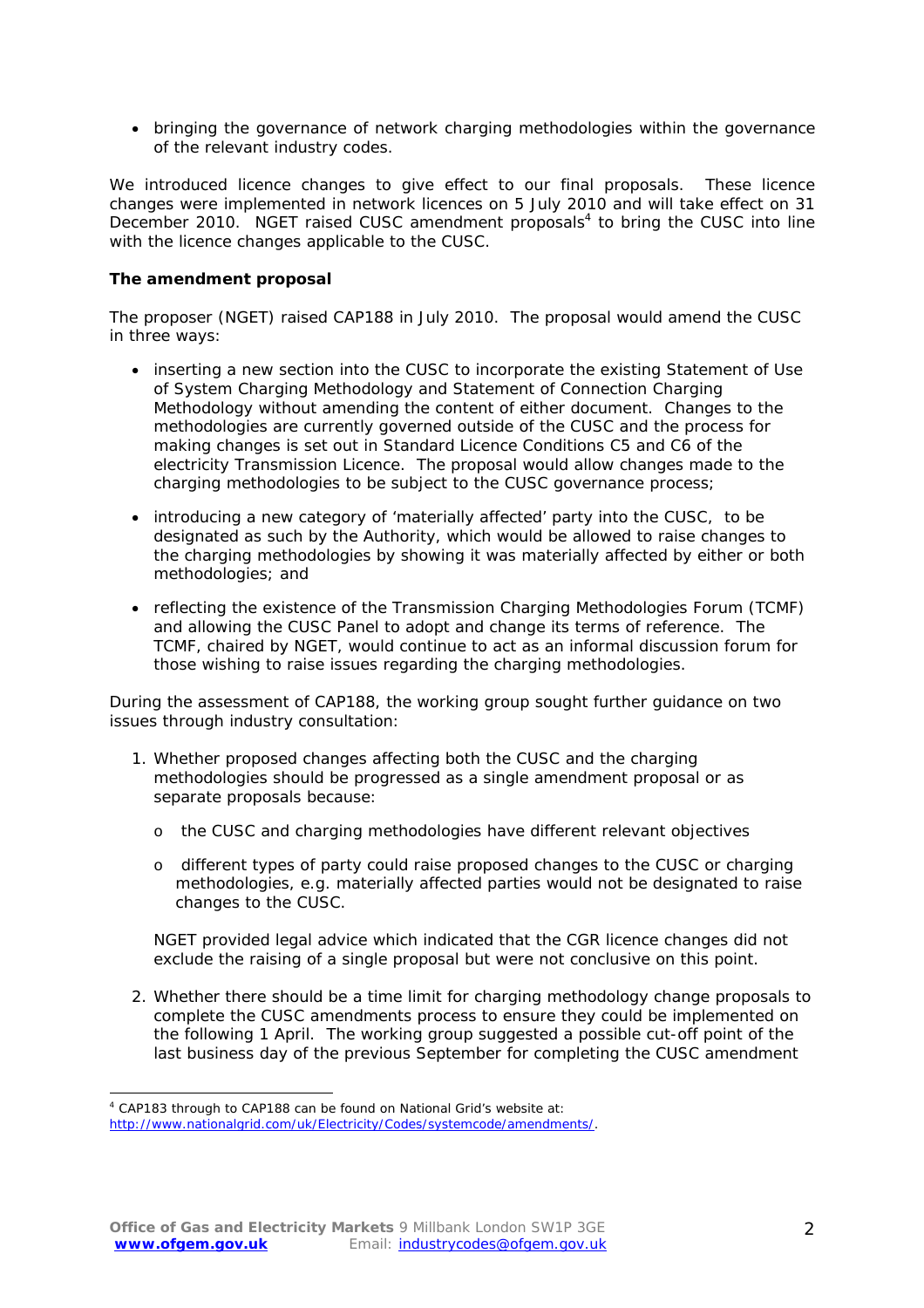process. NGET's charging experts indicated that a more flexible approach would be preferable due to the potential time, cost and complexity associated with implementation, e.g. system changes may need more or less time to make.

Responses to the working group consultation supported, by a majority, the use of separate change proposals for CUSC and charging methodology changes and a cut-off point for charging methodology proposals to complete the CUSC amendments process.

The working group chairman, with the support of a majority of the working group 'clarified' the original proposal further to provide that:

- proposers would be required to raise separate change proposals to the CUSC and to the charging methodologies although they could indicate that they were linked
- the CUSC would prescribe the use of a fixed cut-off date (a Panel recommendation vote by the last business day of September) to ensure that a charging methodology change proposal could be implemented on the following 1 April
- the implementation date for charging methodology changes should always be 1 April (the start of the charging year)

NGET raised a Working Group Alternative Amendment (WGAA) as a result of the working group's assessment. The WGAA is identical to the clarified original proposal except that there would be no prescribed fixed cut-off date by which the Panel would have to recommend approval of a charging methodology change proposal for implementation on the following 1 April.

The working group unanimously agreed that both the clarified original and the WGAA better facilitate applicable CUSC objective (a) (efficient discharge by the licensee of its obligations under the Transmission Licence) by bringing the CUSC into line with the proposed CGR licence changes. The working group agreed, by majority, that the WGAA did not better facilitate applicable CUSC objective (b) (facilitate effective competition in the generation and supply of electricity) by reducing certainty about when a charging methodology proposal may be implemented.

The working group chairman chose to allow the WGAA to proceed as the working group had agreed that it did better facilitate applicable CUSC objective (a) compared to the baseline. The working group agreed, by majority, that the clarified original best facilitates applicable CUSC objective (a) compared to the WGAA and the baseline.

In the proposer's view, it is under a mandatory requirement to implement the relevant licence changes in the CUSC to align the licence and the code. By doing so, in the proposer's view, both the original proposal and the WGAA would better facilitate applicable CUSC objective (a) but the additional flexibility regarding the cut-off date set out in the WGAA means that it best facilitates applicable CUSC objective (a).

# **CUSC Panel5 recommendation**

On 29 October 2010, the CUSC Panel voted unanimously in favour of CAP188 as better facilitating the applicable objectives. The Panel also voted unanimously in favour of the WGAA as better facilitating applicable objective (a) and, by majority, as better facilitating

<sup>&</sup>lt;sup>5</sup> The CUSC Panel is established and constituted from time to time pursuant to and in accordance with the section 8 of the CUSC.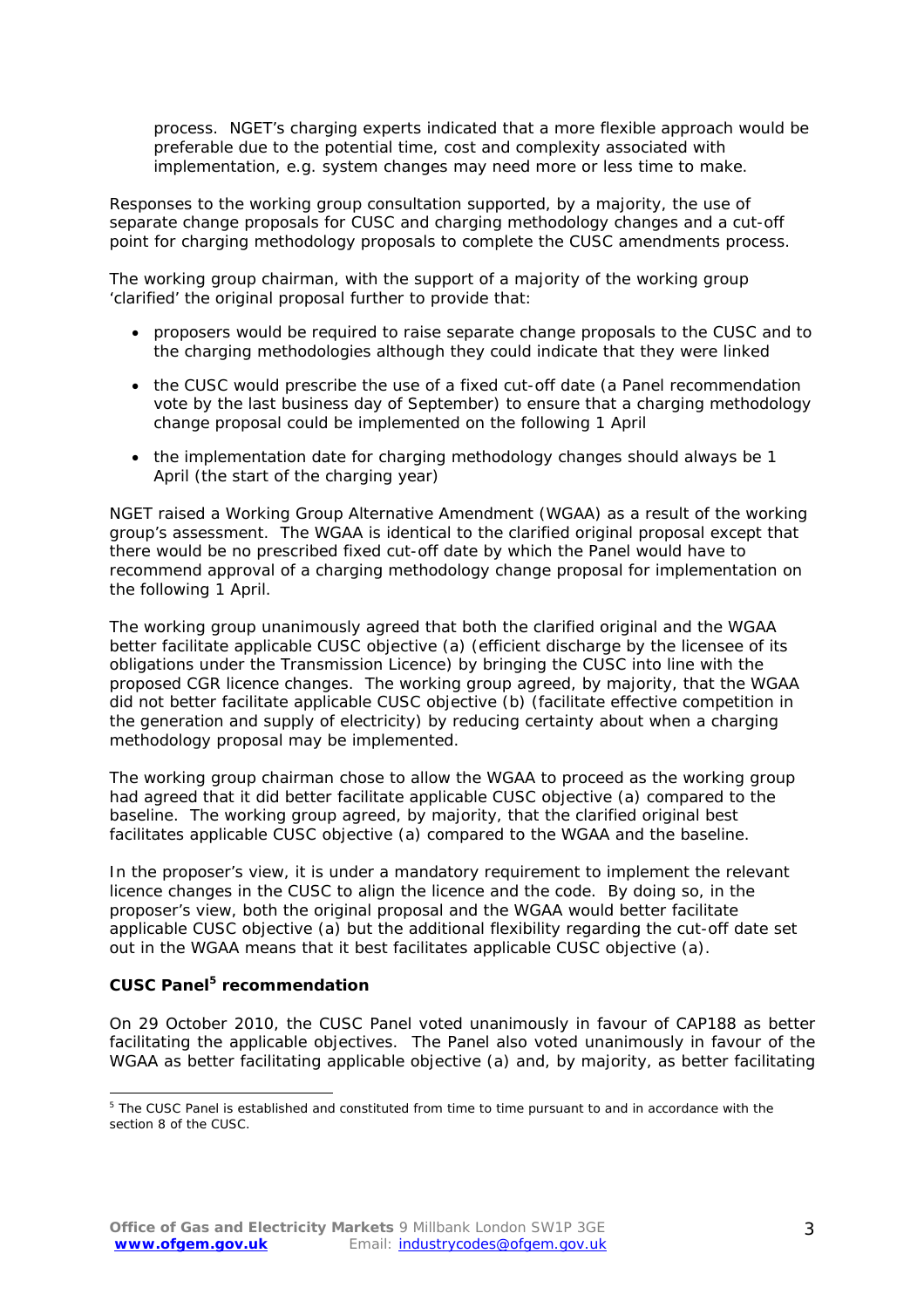applicable objective (b). A majority of panel members (7:1) considered that CAP188 would best facilitate both the applicable objectives. The views of Panel members are set out in full in the final Amendment Report (AR).

## **The Authority's decision**

The Authority has considered the issues raised by CAP188 and the WGAA in the final AR dated 9 November 2010. The Authority has considered and taken into account the responses to the consultations undertaken by the working group and NGET on CAP188 and the WGAA which are attached to the  $AR^6$ . The Authority has concluded that:

- 1. implementation of the alternative amendment proposal will better facilitate the achievement of the applicable objectives of the CUSC<sup>7</sup>; and
- 2. directing that the alternative amendment be made is consistent with the Authority's principal objective and statutory duties<sup>8</sup>.

## **Reasons for the Authority's decision**

We note the views of the working group, panel members and respondents to the various consultations. We also note the two issues raised during assessment and the impact of one of those issues on clarifying the original proposal and on development of the WGAA.

*Applicable Objective (a) (the efficient discharge by the licensee of the obligations imposed upon it by the act and the Transmission Licence)* 

We agree that the clarified original and the WGAA both better facilitate this objective. NGET is obliged by its licence to ensure that the code amendment processes comply with the relevant licence requirements<sup>9</sup>. Both the clarified original proposal and the WGAA are seeking to align the CUSC with the recent CGR licence changes to ensure the code change process is consistent with those changes.

We consider that as both the clarified original and the WGAA improve alignment between the code amendment process and the licence requirements, both better facilitate this objective compared to the baseline.

Noting there are outstanding issues in relation to the legal text accompanying CAP188 (see below), we consider that both CAP188 amendments improve consistency between the licence requirements and the CUSC amendments process as compared to the baseline and therefore do better facilitate efficient discharge of NGET's licence obligations as compared to the baseline.

*Applicable Objective (b) (facilitate effective competition in the generation and supply of electricity)*

In our view, both the clarified original and the WGAA better facilitate this objective. Both seek to ensure that a broader range of parties are able to raise charging methodology

 6 CUSC amendment proposals, amendment reports and representations can be viewed on NGET's website at http://www.nationalgrid.com/uk/Electricity/Codes/systemcode/amendments/ 7

As set out in Standard Condition C10(1) of NGET's Transmission Licence, see: http://epr.ofgem.gov.uk/document\_fetch.php?documentid=5327

<sup>&</sup>lt;sup>8</sup>The Authority's statutory duties are wider than matters which the Panel must take into consideration and are detailed mainly in the Electricity Act 1989 as amended.

<sup>&</sup>lt;sup>9</sup> In particular, Standard Licence Condition C10 14A obliges NGET to use best endeavours to ensure compliance by 31 December 2010.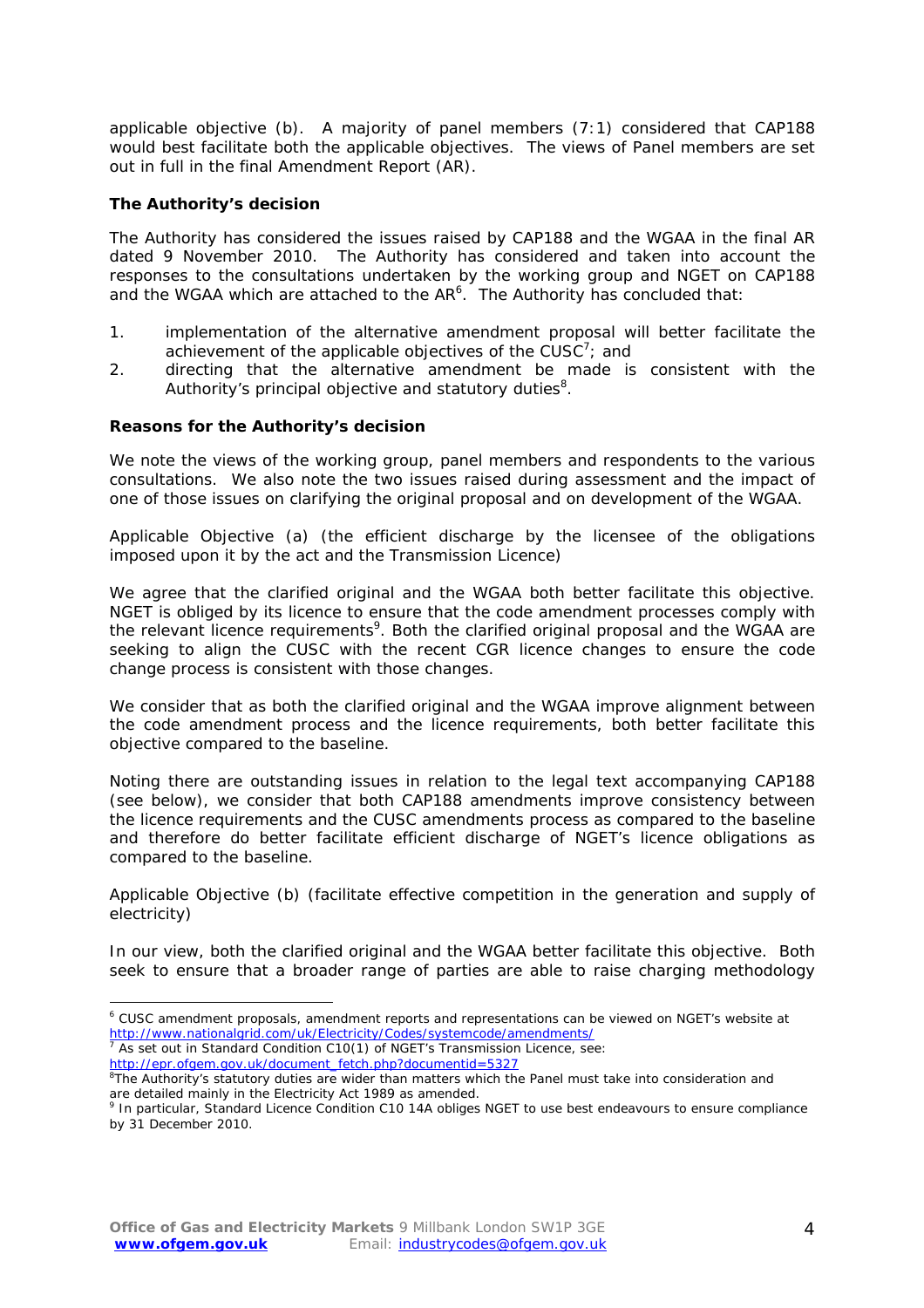change proposals which would improve both the transparency of the process and allow for greater certainty to all market participants that an accessible and open process has been used to develop and determine changes to charging methodologies. Over the longer term, the greater engagement of and participation by a wider group of affected parties should assist in developing charging methodologies in a way that improves competition overall.

## *Clarified original v. WGAA*

The key difference between the original and WGAA is that whereas the original sets a fixed cut-off date by which a charging proposal must complete the CUSC amendments process to ensure implementation by the following 1 April (the required implementation date) and that the latter seeks increased flexibility by removing the cut-off date.

In our view, having increased flexibility recognises that not all proposals require the same time to implement. Some may take longer to implement due to the complexity of the required changes while others may require a shorter period if they are relatively straightforward changes. We note that the aim of the WGAA is not to remove 1 April as the default standard implementation date for all charging proposals but rather it aims to ensure that a proposal which better facilitates the relevant charging methodology objectives and can be implemented by the following 1 April can proceed without the constraint that it has not fully completed the CUSC amendment process by the last business day of the previous September.

Given that the CGR licence modifications were silent on this issue, we consider that there is no discernible difference in the extent to which either the original or the WGAA would discharge the licence obligations. However, we consider that the increased flexibility afforded by the WGAA may allow for a more efficient approach to implementing charging modifications, for instance allowing the timetable to be influenced by the particular circumstances relating to the proposal. We therefore consider that the WGAA would better facilitate applicable objectives (a) and (b) than either the original proposal or the current baseline.

### **Other issues**

We note that both the original proposal and WGAA provide that separate proposals are raised for CUSC and charging methodology changes instead of using a single proposal. We note that NGET's legal advice was not conclusive on this point. We do not consider that the CUSC should be overly prescriptive in this regard and would expect the Panel to administer the CUSC amendments process efficiently and effectively to ensure that proposals are presented in an orderly way and are appropriately prioritised through the process.

### **Legal text**

We note that we raised a number of issues with the CGR CUSC legal text which could not be resolved at the Company Consultation stage of the process. We also note NGET's letter of 9 November 2010<sup>10</sup> which sets out a process for dealing with the outstanding legal text issues through a further amendment proposal. We understand that a review of the CUSC legal text will be undertaken by the CUSC Governance Standing Group. We agree that this is an appropriate way forward and that work on the eight significant

<sup>&</sup>lt;sup>10</sup> The letter appears at: http://www.nationalgrid.com/NR/rdonlyres/54A69C00-7CE9-49C2-8231-6AECD9B4614D/44036/OfgemCodeGovernanceReviewlegalcommentsletterfinal.pdf.